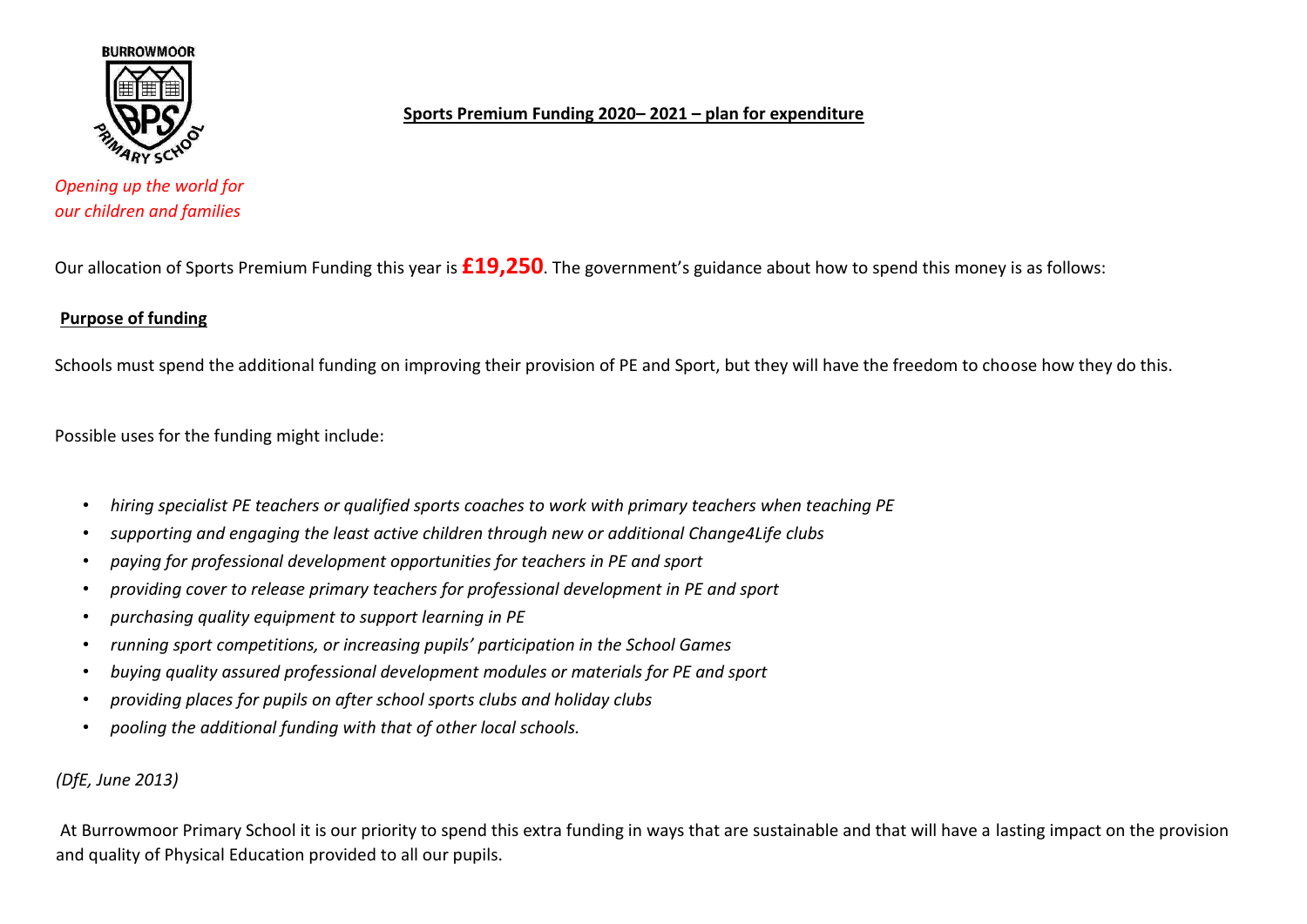## **We expect to see an improvement against the following 5 key indicators:**

- the engagement of all pupils in regular physical activity kick-starting healthy active lifestyles
- the profile of PE and sport being raised across the school as a tool for whole school improvement
- increased confidence, knowledge and skills of all staff in teaching PE and sport
- broader experience of a range of sports and activities offered to all pupils
- increased participation in competitive sport

Projected costings may vary due to the availability of sports coaches and the changing needs of pupils.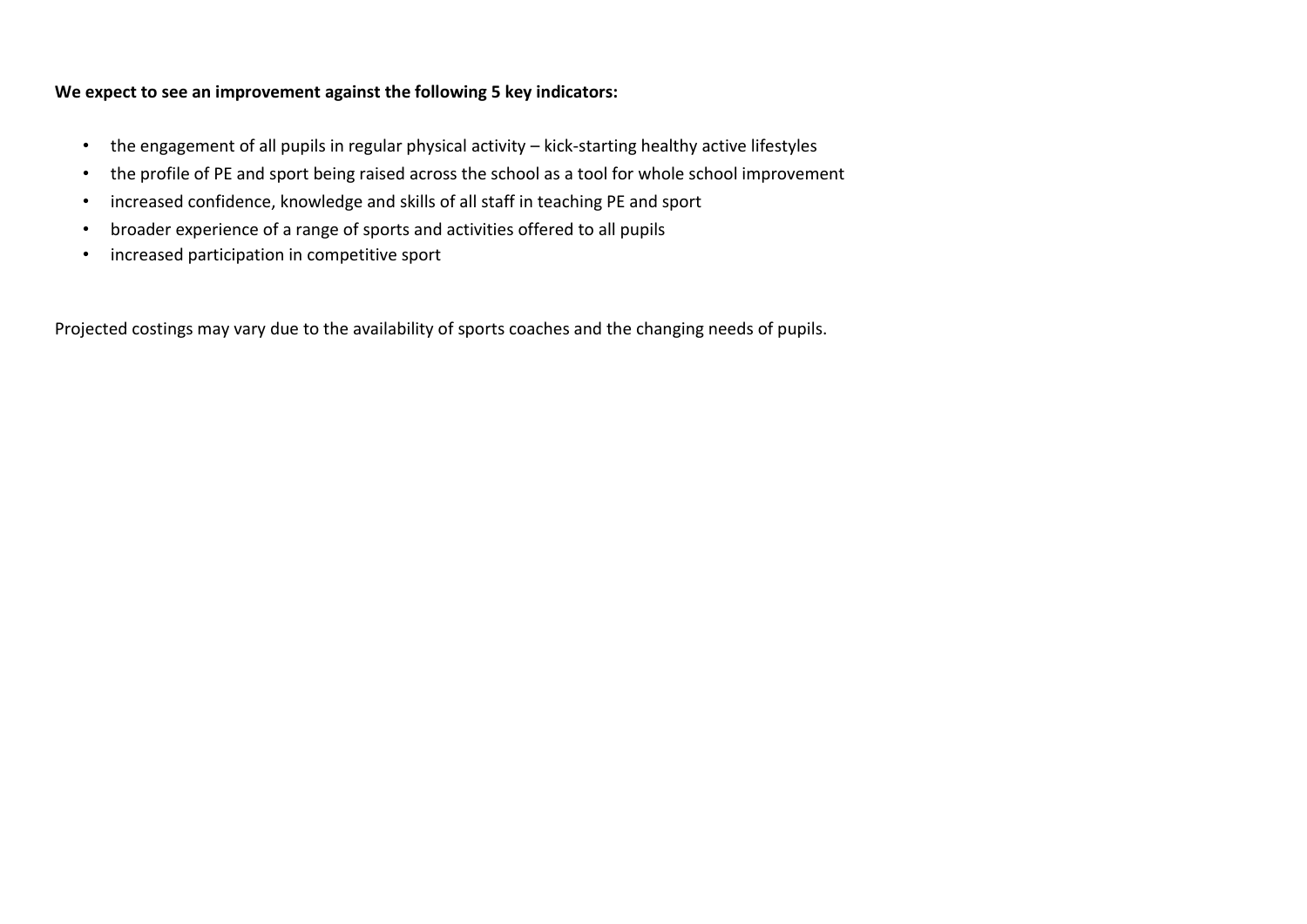| <b>Academic Year: 2020 - 2021</b>                                                                                        |                                                                                                                                                                    | Total funding allocated: £19250                                                                       |                    |                              |                                                                                                                       |                                                                                                                                                                                                                        |
|--------------------------------------------------------------------------------------------------------------------------|--------------------------------------------------------------------------------------------------------------------------------------------------------------------|-------------------------------------------------------------------------------------------------------|--------------------|------------------------------|-----------------------------------------------------------------------------------------------------------------------|------------------------------------------------------------------------------------------------------------------------------------------------------------------------------------------------------------------------|
| PE and sport<br>Premium Key<br>Outcome<br>Indicator                                                                      | School Focus/<br>planned <i>impact</i> on<br>pupils                                                                                                                | <b>Actions to Achieve</b>                                                                             | Planned<br>Funding | Actual<br>Funding /<br>spent | Evidence                                                                                                              | Review July 2021                                                                                                                                                                                                       |
| 1. The<br>engagement of<br>all pupils in<br>regular physical<br>activity - kick<br>starting healthy<br>active lifestyles | a) To increase the<br>opportunities<br>available and<br>participation of<br>children in active<br>games during the<br>school's lunch<br>hour.                      | Buy new sports<br>a)<br>equipment for<br>use at<br>lunchtimes.                                        | £3300              | £3150                        | Staff training held<br>Attendance of<br>MDS at training.<br>Evidence of<br>resource packs<br>from training in<br>use. | Staff CPD for equipment use<br>and organisation held<br>Children took part in<br>activities on the playground.<br>Enjoyment increased and<br>improvement in behaviour<br>seen due to children being<br>better occupied |
|                                                                                                                          | b) Release time for<br>PE lead to train<br>MDS and paid<br>overtime for MDS<br>training. 1 session<br>per half term                                                | MDS have more<br>b)<br>knowledge and<br>confidence to lead<br>games / activities<br>with the children | £850<br>£260       | £920                         | Feedback from<br>staff and pupils.                                                                                    | No formal MDS training took<br>place. Release time used for<br>assembly time and time with<br>children about use of<br>equipment.                                                                                      |
|                                                                                                                          | Release time for<br>c)<br>lead to model<br>selected activities<br>with children<br>during a<br>lunchtime for<br>$MDS$ – one per<br>half term<br>following training | MDS have clear<br>c)<br>understanding of<br>how to lead<br>activities                                 | £360               | £420                         |                                                                                                                       |                                                                                                                                                                                                                        |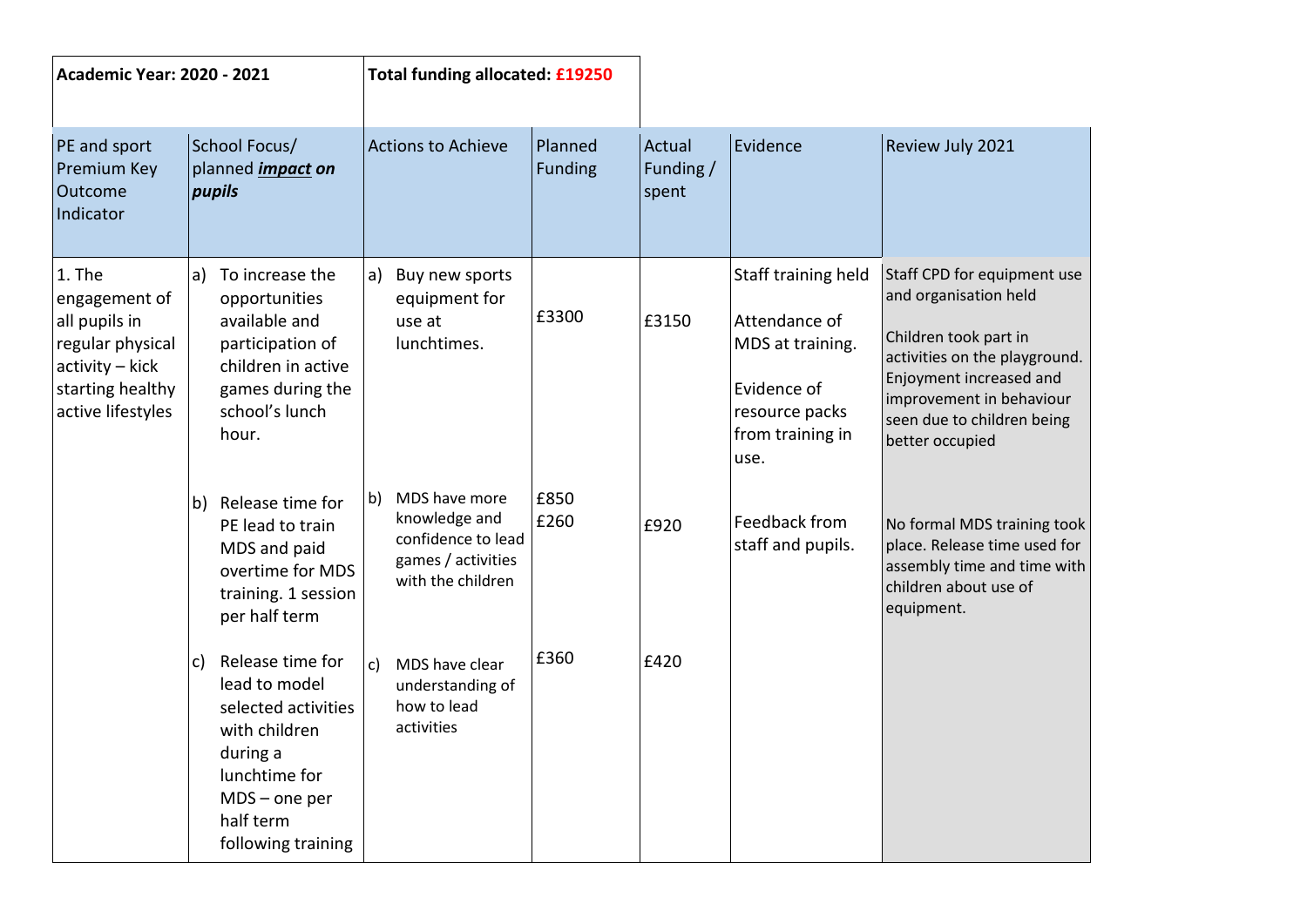|                                                                                                                        | d) Release time and<br>resources for lead<br>to create laminated<br>activity cards for<br>MDS to use<br>Renew playground<br>e)<br>markings: netball<br>courts, games lines,<br>compass? Number<br>square                                                                                                                                                                 | Support for MDS<br>$\mathsf{d}$<br>to boost<br>confidence<br>Improved quality<br>e)<br>of provision and<br>enhances links<br>with other subjects                              | £750<br>£2400 | £750<br>£2300 | <b>MDS</b> leading<br>activities and<br>engaging children                                                                             | Marking renewed. Staff<br>feedback able to teach<br>netball/basketball much<br>more efficiently.            |
|------------------------------------------------------------------------------------------------------------------------|--------------------------------------------------------------------------------------------------------------------------------------------------------------------------------------------------------------------------------------------------------------------------------------------------------------------------------------------------------------------------|-------------------------------------------------------------------------------------------------------------------------------------------------------------------------------|---------------|---------------|---------------------------------------------------------------------------------------------------------------------------------------|-------------------------------------------------------------------------------------------------------------|
| 2. The profile of<br>PE and sport<br>being raised<br>across the school<br>as a tool for<br>whole school<br>improvement | a) Release time for<br>lead to monitor<br>provision of PE to<br>ensure high profile<br>b)Release time for<br>lead to create<br>progression<br>document from<br>Reception to Year 6<br>to fit in with whole<br>school curriculum<br>development<br>c) Release time for<br>lead to cross<br>reference PE<br>curriculum content<br>with other areas of<br>the curriculum to | a-c) Ensure PE is<br>treated in same way as $\vert$ £1650<br>all other curriculum<br>subjects and given the<br>same high priority<br>status on the school<br>development plan |               | £1780         | Staff and pupils<br>consider PE as equal<br>to other subjects<br>and it is given the<br>same priority in<br>planning and<br>execution | Progression document<br>created. Long Term plan and<br>coverage finalised to ensure<br>links with subjects. |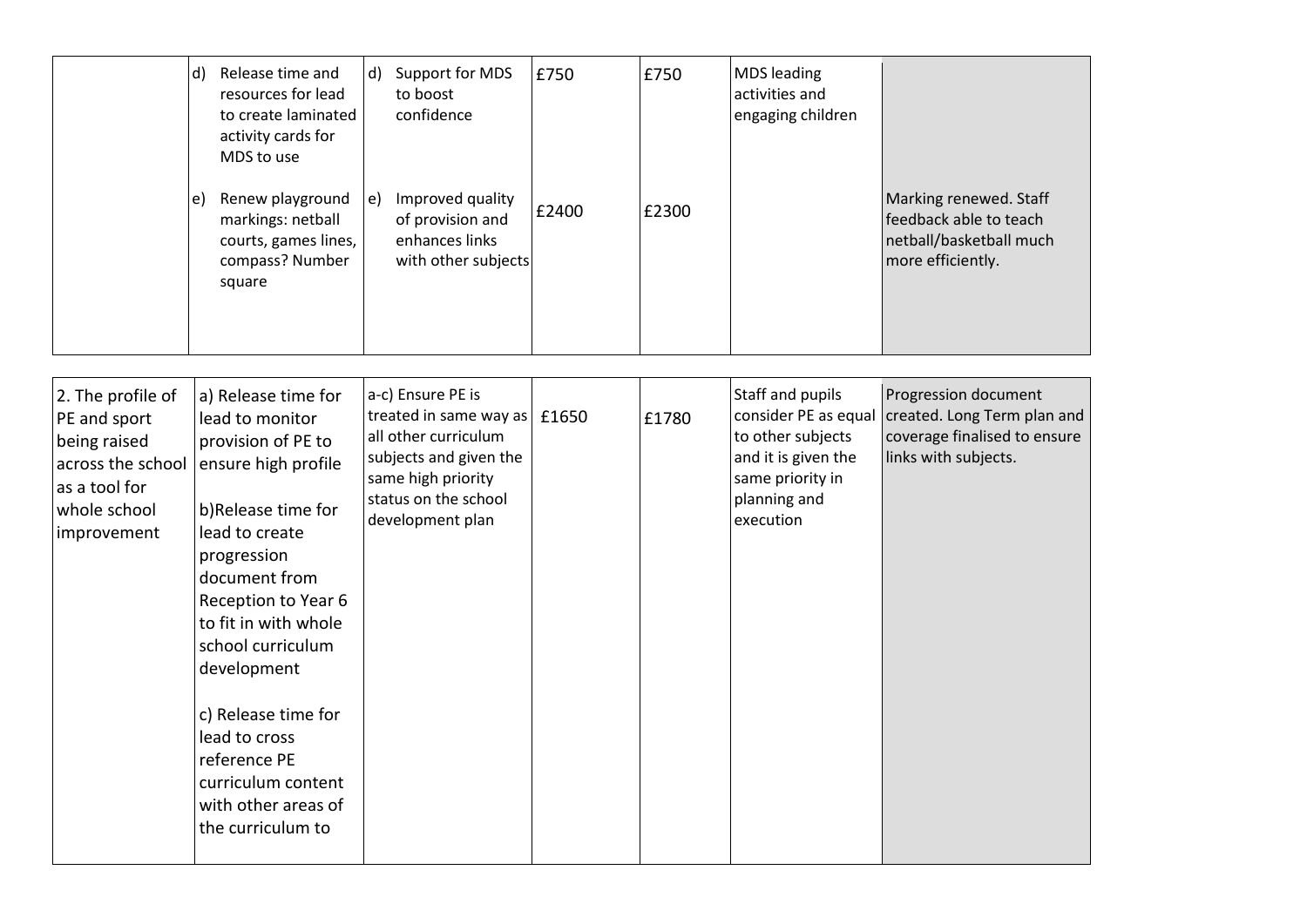|                                                                          | ensure staff<br>understand the links<br>d)Release time for lead<br>to audit all PE<br>resources<br>Lead to order<br>f)<br>replacement / new<br>resources as<br>highlighted from<br>audit to ensure<br>quality equipment<br>available - includes<br>effective storage to<br>aid access and<br>organisation<br>Possibility of needing<br>new playground shed<br>& base | Quality equipment<br>engages pupils better<br>and instils more<br>confidence in staff to<br>deliver better lessons                                                                                                                                                                      | £800<br>£3700<br>£2300 | £800<br>£2800<br>£0 | Gaps in resources<br>identified<br>New equipment and<br>any relevant storage<br>ordered and<br>available to use | Audit completed.<br>Replacement equipment<br>ordered as needed - plastic<br>hockey sticks.<br>Shed / permanent storage<br>area not ordered - need to<br>carry this over to next year                                   |
|--------------------------------------------------------------------------|----------------------------------------------------------------------------------------------------------------------------------------------------------------------------------------------------------------------------------------------------------------------------------------------------------------------------------------------------------------------|-----------------------------------------------------------------------------------------------------------------------------------------------------------------------------------------------------------------------------------------------------------------------------------------|------------------------|---------------------|-----------------------------------------------------------------------------------------------------------------|------------------------------------------------------------------------------------------------------------------------------------------------------------------------------------------------------------------------|
| 3. Increased<br>confidence,<br>knowledge and<br>teaching PE and<br>sport | Release time for PE<br>lead to monitor<br>lessons and to<br>skills of all staff in identify and provide<br>support for<br>colleagues so that<br>they have increased<br>confidence in<br>teaching the PE<br>curriculum. This will<br>lead to an improved<br>PE and sports                                                                                             | PE will be part of the<br>whole school<br>monitoring schedule<br>as for all curriculum<br>subjects.<br>knowledge, skills and Planned CPD for staff $ _{\pounds 375}$<br>- Specific training on<br>areas that teachers<br>would like more<br>training with. Staff<br>meeting to discuss. | £1100                  | £960<br>£375        | PE lead owns<br>subject and is<br>aware of strengths<br>and areas for<br>development                            | No lesson monitoring took<br>place this year, partly due to<br>lockdown until March and<br>then staff shortages as a<br>result of Covid.<br>Plans were monitored by<br>lead and feedback given to<br>year group teams. |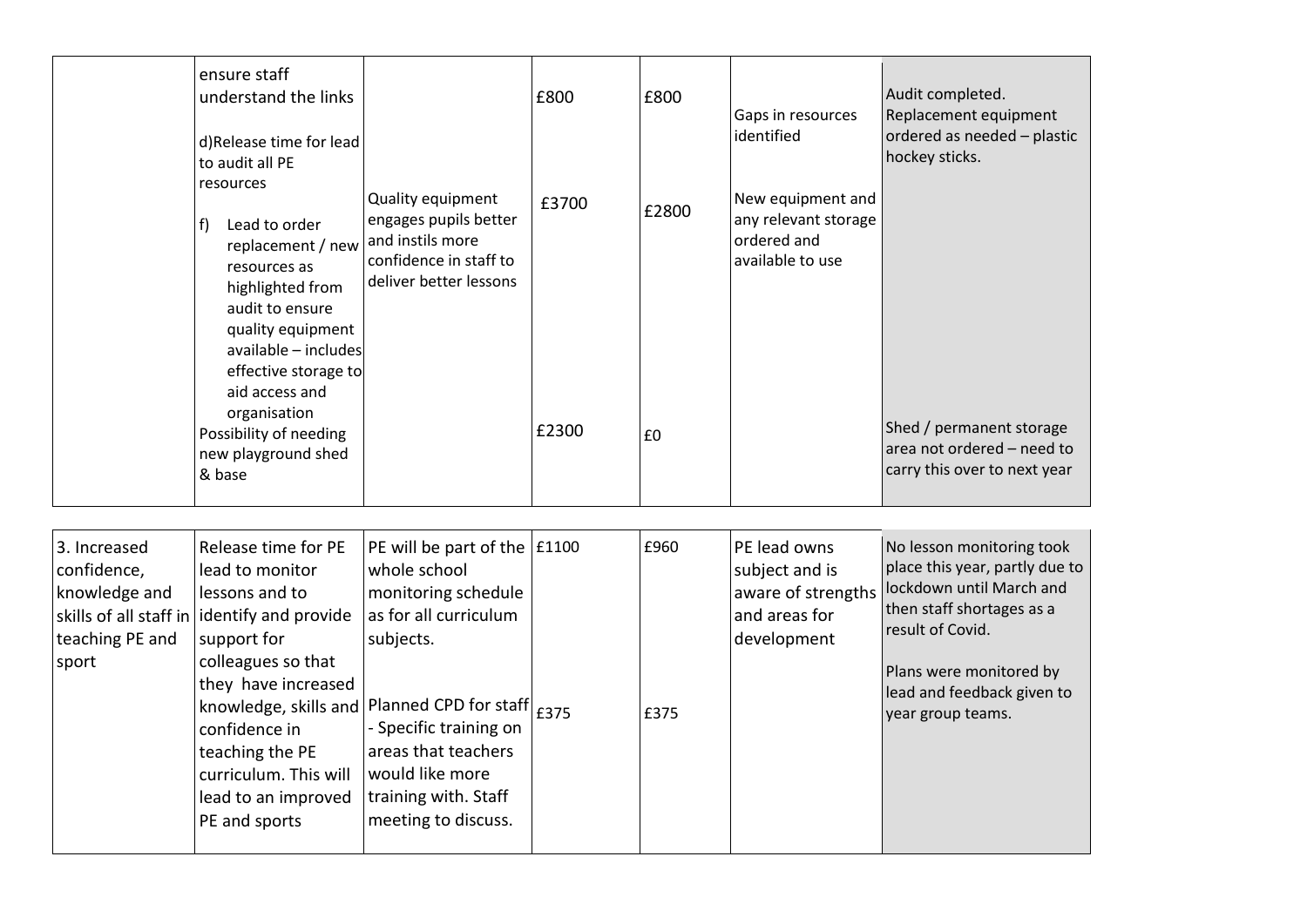|                                                                                                | experience for<br>pupils.                                                                                                                                                                                                                         | PE lead release time<br>to write action plan                                                                                                     | £400         | £520         |                                                                                                                                         | Subject lead wrote action<br>plan and curriculum<br>progression document for<br>PE. Release time given to<br>work with JW as happened<br>for all subject leads |  |
|------------------------------------------------------------------------------------------------|---------------------------------------------------------------------------------------------------------------------------------------------------------------------------------------------------------------------------------------------------|--------------------------------------------------------------------------------------------------------------------------------------------------|--------------|--------------|-----------------------------------------------------------------------------------------------------------------------------------------|----------------------------------------------------------------------------------------------------------------------------------------------------------------|--|
| 4. Broader<br>experience of a<br>range of sports<br>and activities<br>offered to all<br>pupils | a) To fully deliver the Continue to use the<br>Scheme of work<br>for PE from CCC<br>and implement<br>use of resource<br>packs from<br><b>Witchford Sports</b><br>Partnership.<br>b) Subscription to PE<br>and Sports<br>association which         | PE Scheme of work<br>from<br>Cambridgeshire<br>County Council.<br>Updated resources<br>due to be available<br>in Spring 21<br>Provision enhanced | £250<br>£125 | £250<br>£125 | Scheme of work<br>included in termly<br>planning.<br>Resource packs<br>evidenced in<br>termly planning<br>and used at<br>lunchtimes.    | Cambs Scheme<br>still implemented.<br>All staff shown<br>where to access.<br>AfPE association<br>joined and<br>password and<br>username shared                 |  |
|                                                                                                | covers resources<br>and information<br>for a wide range of<br>sports and PE<br>activities<br>c) Chance to Shine<br>Cricket Coaching -<br>March Town<br><b>Cricket Club</b><br>overseas player<br>(Sri Lankan) to<br>coach children for<br>7 weeks | Provision enhanced                                                                                                                               | Free         | - free       | Children will<br>benefit from a<br>very experienced<br>cricket player,<br>staff to learn from<br>coaching as part of<br>CPD. (One HLTA) | with staff.<br>HLTA not teaching<br>PE anymore -<br>qualified teachers.                                                                                        |  |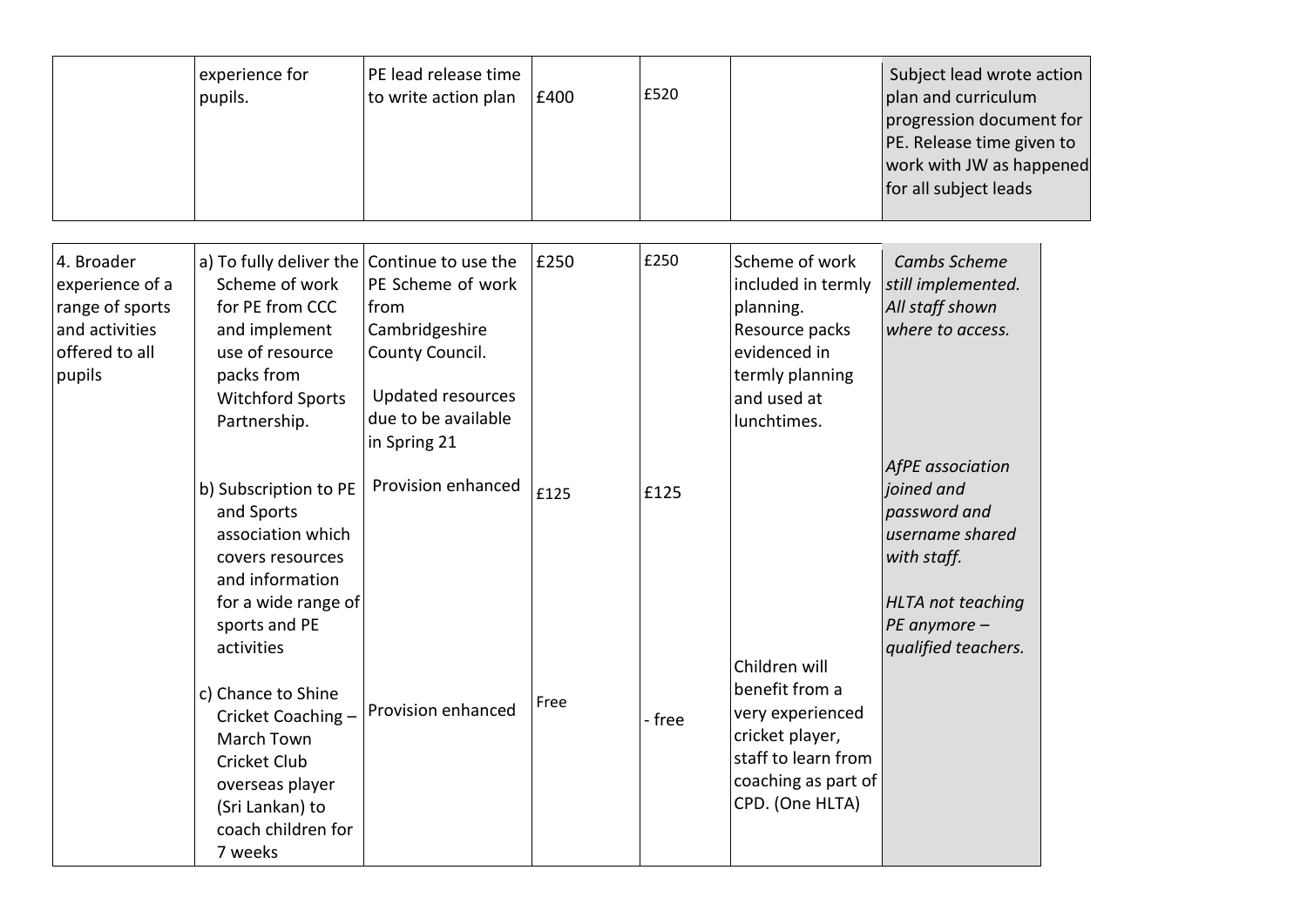| 5. Increased<br>participation in<br>competitive sport | a) All children to<br>take part in an<br>intra-<br>school sports<br>competition day.                    | Intra-school sports festival Free<br>to be organised involving<br>all children taking part in a<br>variety of sports<br>competitions.                                                                    |                                                |    | None due to<br>COVID. |
|-------------------------------------------------------|---------------------------------------------------------------------------------------------------------|----------------------------------------------------------------------------------------------------------------------------------------------------------------------------------------------------------|------------------------------------------------|----|-----------------------|
|                                                       | b) More children to<br>be offered the<br>opportunity to<br>take part in<br>interschool<br>competitions. | Participation in Area<br>athletics, Fenland<br>swimming gala, March<br>Town cricket tournament<br>and Primary fixtures<br>organised by Neale Wade<br>Academy.<br>Supply staff to support<br>fixtures etc | Other<br>local<br>competitio<br>ns<br>$=$ FREE | £0 |                       |
|                                                       |                                                                                                         |                                                                                                                                                                                                          | £300                                           |    |                       |